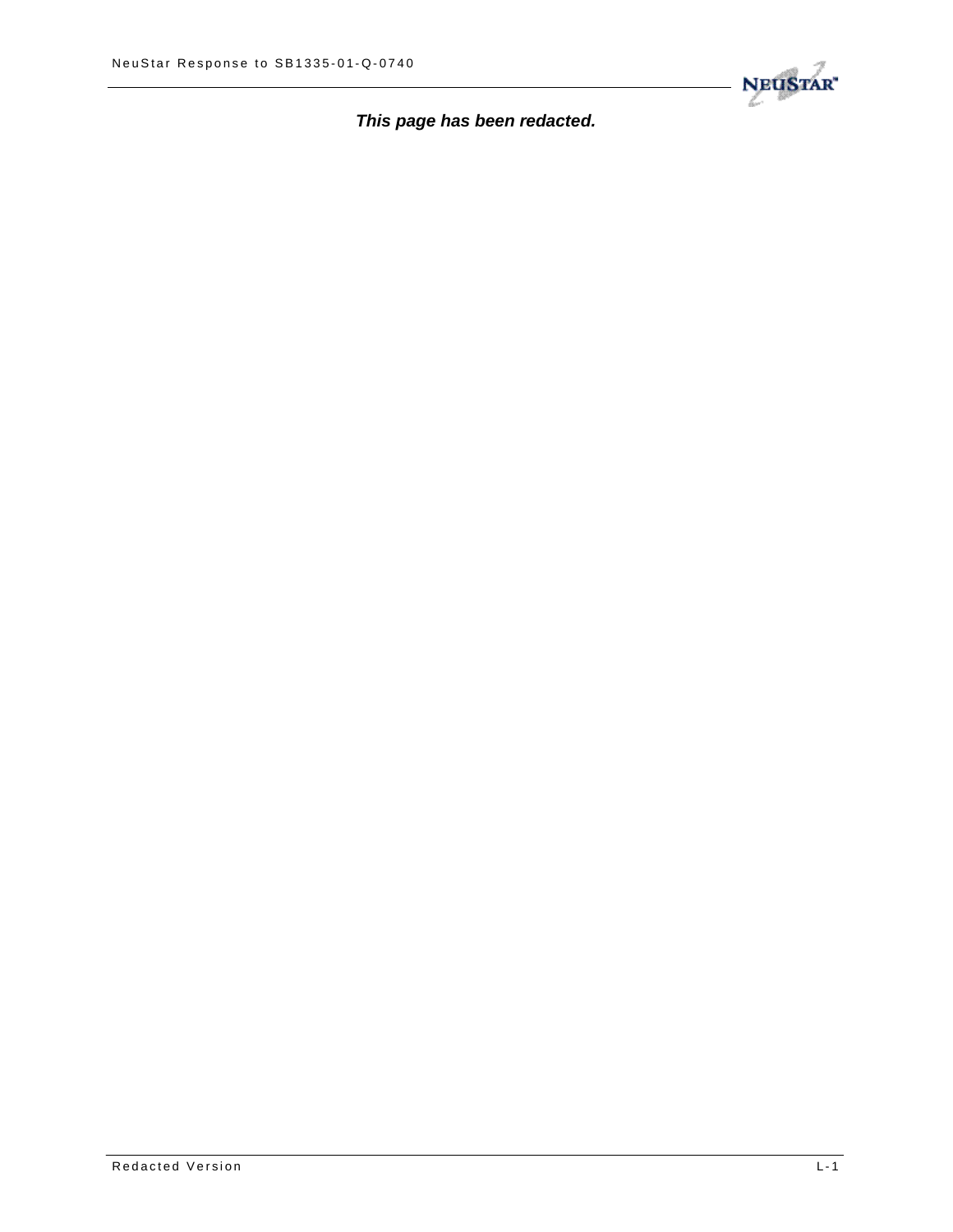

## **Delegee and Registrar Fees**

In its role as administrator of the usTLD, NeuStar will be responsible for accreditation and management of commercial registrars. Currently, no ICANN-accredited registrars are eligible for selling second-level registrations for the usTLD. The administrator will have the responsibility of establishing criteria, reviewing applications, and integrating accredited registrars to the registry, and managing on-going relations.

NeuStar will follow a similar model to ICANN for selecting registrars and establishing fees to cover administrative expenses. The fees will not exceed those enumerated in the table in the first year; in the subsequent years, the fees will not increase by more than 10% annually. NeuStar will not charge for the registry interface or the operational testing and evaluation (OT&E). All fees are presented in the table below:

| <b>Registrar Fees</b>   |                           |
|-------------------------|---------------------------|
| <b>Application Fee</b>  | \$1,000 (one time)        |
| <b>XRP License</b>      | \$0                       |
| OT&E                    | \$0                       |
| <b>Annual Fixed Fee</b> | \$1,250 (per year)        |
| Variable Fee            | \$0.05 (per registration) |

Moreover, these fees are designed to cover administrative expenses that are directly attributed to usTLD registrar activity, and are not intended to provide an additional revenue stream for the registry. These fees are implemented to keep the registrant price at a competitive level, further promoting the enhanced utility of the space and driving market adoption.

## **Registration Fees (Undelegated Localities)**

As instructed, the usTLD administrator will act as the registrar for undelegated localities in the locality-based space. In this capacity, and in this space only, NeuStar will provide direct registration services to the registrant. NeuStar will have a discrete registrar function, one that utilizes standard protocols and interfaces with the registry as all other registrars. Were NeuStar to offer these domains at the same price per registration as those charged to delegees and usTLD accredited registrars, it would place NeuStar in a position of under cutting the registrar market rate for domain names.

Based on the incremental work as a registrar and the core principle of enabling adoption, NeuStar proposes the following competitive market rates:



This price could also be interpreted as our recommended retail rate for registrars and delegees. While NeuStar will place no enforcement mechanisms that restrict pricing at the registrar or delegee level, it presents this as a guide.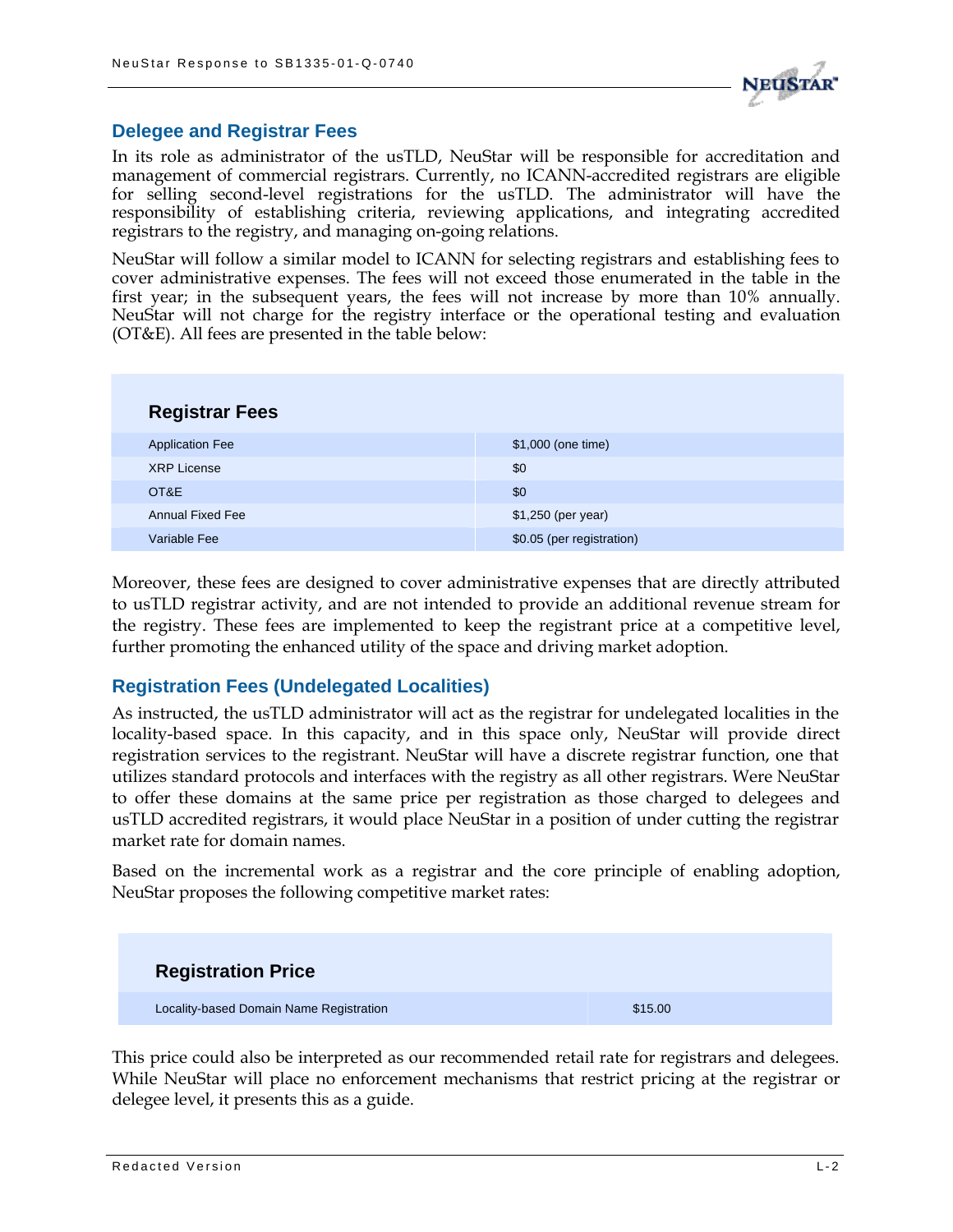

## **Registration Fees (to Registrars)**

NeuStar will levy domain name registrations fees in a neutral and even-handed manner to all delegees and usTLD-accredited registrars. The domain name registration fee is applicable to all new registrations in NeuStar's usTLD registry.

The usTLD has a legacy, and that legacy comes with an existing base of domain names entered into the registry under varying terms and conditions. NeuStar recognizes that the existing delegations and domain names, though they may have been handled in a different manner than what we propose herein, have nonetheless created a name space and implied rights that must be protected. Those parties with legitimate usTLD domain names today, should continue to hold those names, and NeuStar has no desire to remove names from legitimate holders or to levy additional fees from them for what was incurred prior to transition.

Thus, NeuStar recognizes a distinction between the past and the present, and will not charge domain name registration fees for those names in the zone file or applications submitted prior to the submission of this proposal. The distinction will hold only for existing registrations in the locality structure, and all new additions to that structure will be subject to the registry fee structure presented below. This solution is deemed the best value for the usTLD community as it does not rely on the new, expanded space to subsidize all of the locality space, provides a starting point for enactment of new policy, and provides a competitive delegee and registrar environment.

To provide the registry service in a neutral and even-handed fashion on an on-going basis, the domain name registration fees must be comparable for all registrations. By their very nature, domains at any level of hierarchy under the first level require identical levels of technical and operational support. This is NeuStar's rationale behind consistent pricing for new additions in the locality structure and the expanded space.

All fees will be charged to the Registrars and delegees at the time of registration, based on the term length of the registration. The registration applies to all new or renewed names in the registry database (i.e., names under management). The total fee in each instance is equal to the term of the new or renewed registration multiplied by the annual registration. All fees will be debited from the appropriate registrars account with the registry at the time the registration is entered into the registry database, as discussed in NeuStar's proposal Section J. The registration fee for the expanded usTLD will be as follows:

| <b>Price</b>             |        |
|--------------------------|--------|
| Domain Name Registration | \$5.50 |

NeuStar will offer domain name registrations for term lengths, consistent with those available in the gTLD market. Delegees and registrars can offer and select any of the offered registration terms to registrants during our live operation of the usTLD registry. During the Sunrise period, that period which allows legitimate trade and service mark owners to obtain names corresponding to their marks, will have a minimum term of registration of 5 years. This will aid in the on-going protection of those trade and service marks. After this period, all term lengths will be available for registrations.